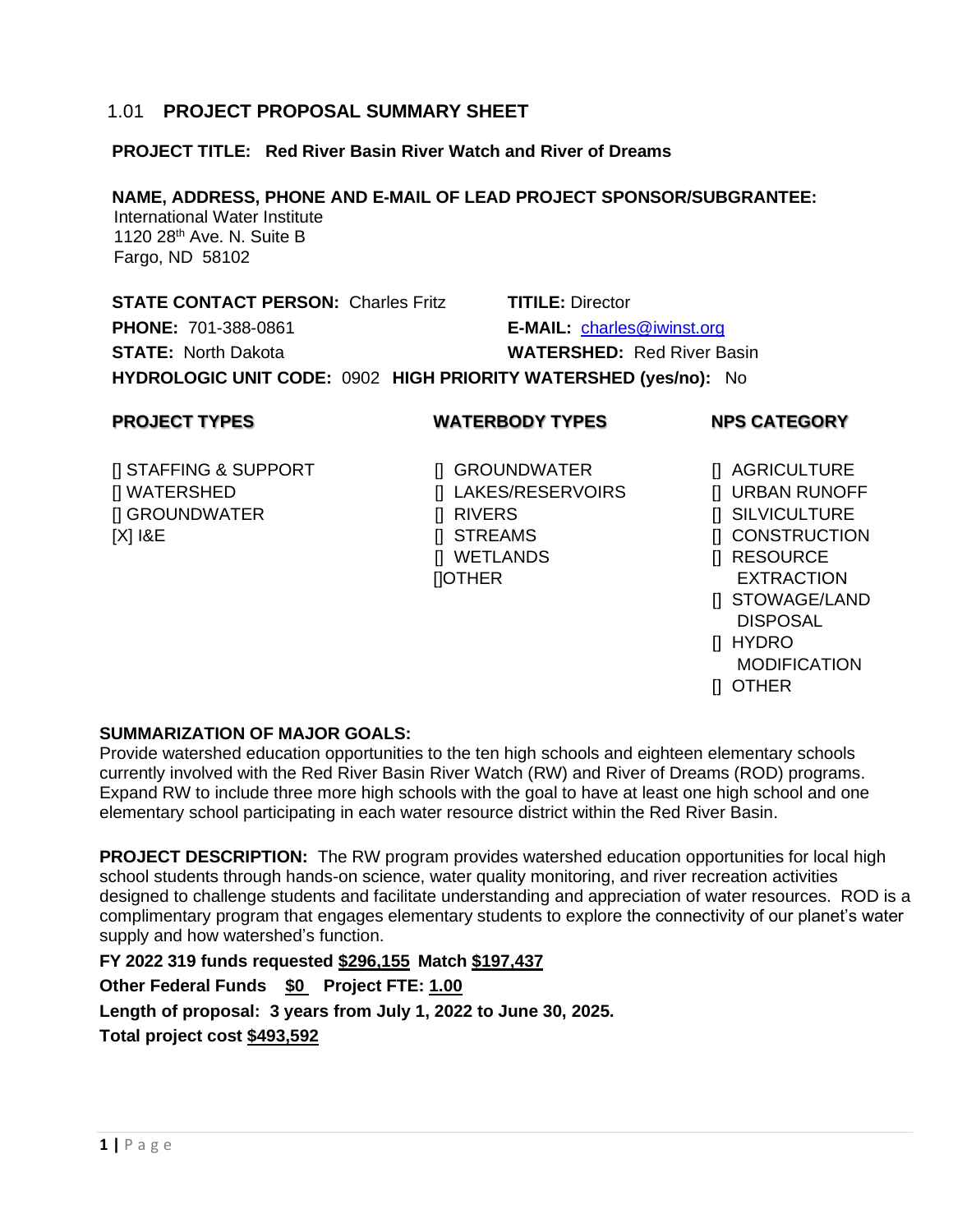## **2.0 STATEMENT OF NEED**

**2.1** The North Dakota Department of Environmental Quality (NDDEQ) has identified the need to deliver a balance of information and education throughout North Dakota as a critical component of the Non-Point Source (NPS) Pollution Management Program. NPS pollution can affect the state's water resources and it is important for citizens to understand NPS causes and effects; including how the NPS pollution is affected by a variety of water issues ranging from flooding, farming practices, drought, and wetland drainage.

Students today are increasingly disconnected from the natural environment. The IWI's RW and ROD projects will engage students in hands-on education programs to better understand how humans interact and affect valuable river resources of the Red River Basin through integrated classroom and outdoor experiences that:

- o build awareness of river ecosystems and watershed connections
- $\circ$  increase student capacity to make informed decisions about their environment
- o instill a sense of place highlighting the historic, economic, and ecological uniqueness of their local watershed

**2.2** RW and ROD increase knowledge, understanding and appreciation of water resources through education of non-point source pollution, water quality issues, connectivity of our planet's water supply, and how watersheds function. RW and ROD target elementary through high school aged students and teachers (specifically  $4<sup>th</sup> - 12<sup>th</sup>$  grade). The majority of teachers have little or no training in NPS pollution causes and effects. Teachers are more likely to teach subjects they are familiar with and understand themselves. RW and ROD will increase teacher awareness and understanding leading to more classroom activities on water issues.

#### **3.0 PROJECT DESCRIPTION**

**3.1** The IWI will engage high school and elementary students within North Dakota Red River Basin school districts in hands-on education programs focused on river resources within their local watershed. IWI will provide integrated classroom and outdoor experiences that; build awareness of river ecosystems and watershed connections, increase student capacity to make informed decisions about their environment, and instill a sense of place about the uniqueness of their local watershed.

**3.2** Objectives**/**Measureable outcomes**:**

Obj. 1*.* **River Watch:** Increase awareness and knowledge of local land use and watershed connections through water quality monitoring, biological monitoring, watershed exploration and STEM activities. Engage thirteen RW teams to explore streams and other aquatic environments in the Red River Basin, documenting local watershed conditions.

#### *Water Quality and Biological Monitoring: Stream Sampling and Macroinvertebrates.*

 $\circ$  Water Quality – RW Students and Team Leaders will be trained to use field sampling equipment (e.g. sonde, Van Dorn sampler and Secchi tube). RW teams monitor local rivers and streams. Parameters measured typically include stage, appearance, recreational suitability, stream condition/habitat assessment, transparency, water temperature, dissolved oxygen, pH, and conductivity. Frequency: Two times annually. Ongoing completed May 2025. Estimated cost \$89,898.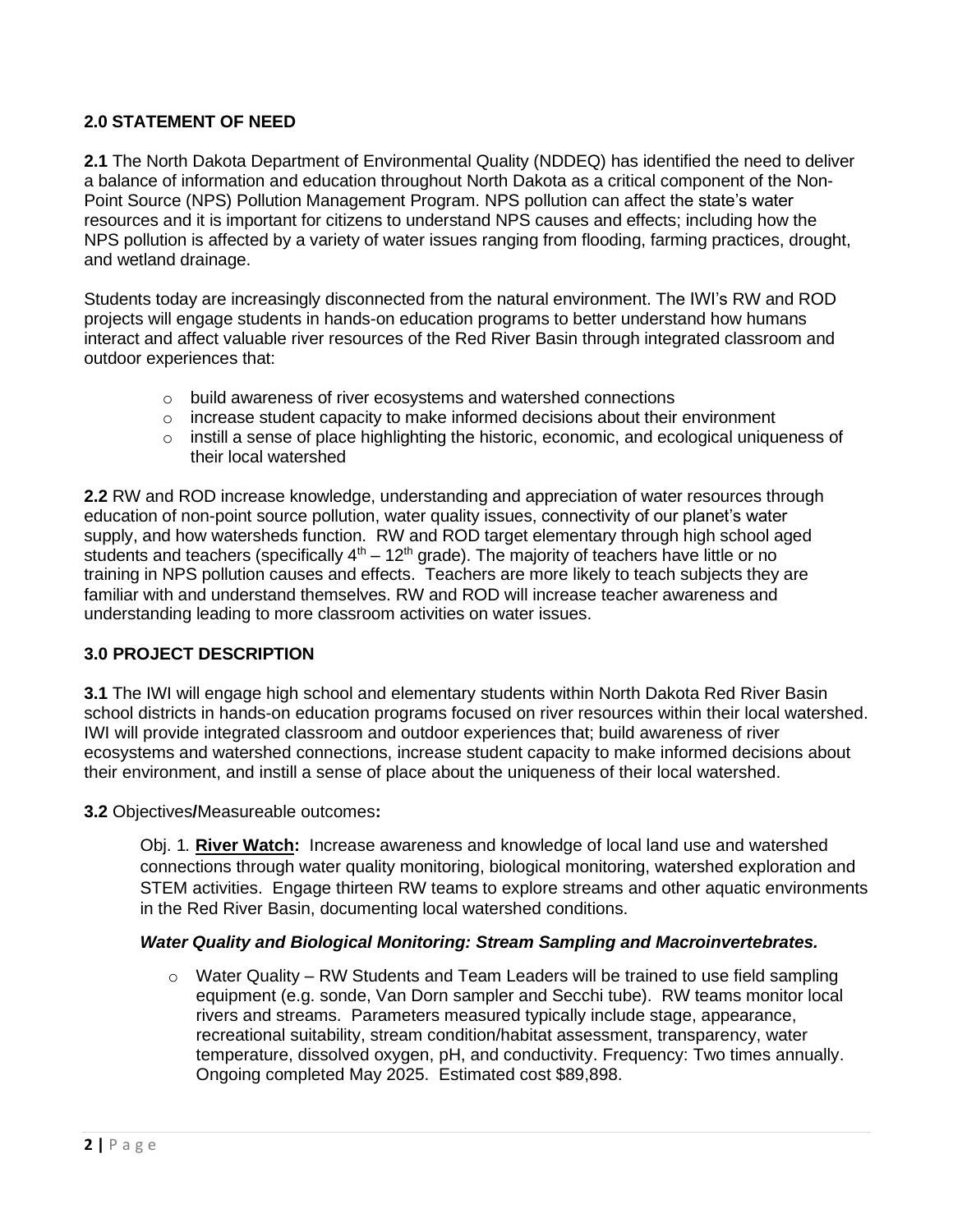- o Macroinvertebrate Collection River Watch students will sample macroinvertebrate communities and learn about the relationship between water quality and biological communities. Teams will monitor biological communities in their own watershed when conditions allow, however; if local conditions are not adequate River Watch teams will be encouraged to visit Prairie Waters Education and Research Center. Two times during the project completed November 2024. Estimated cost \$41,695.
- $\circ$  Review water quality data collected with RW teams and teachers. Provide insight into conditions at the monitoring sites. Once annually completed May 2025. Estimated cost \$6,725.

## *Red River Explorers Paddling Program: Lead guided river ecology excursions (18 trips) from July 2022 through June 2025 on various reaches of rivers in the Red River Basin.*

- $\circ$  IWI paddling staff scout rivers at different water levels to assess safety and water levels needed for safe passage by RW student exploratory teams. Ongoing through June 2025. Estimated cost \$7,003.
- $\circ$  Eighteen guided river ecology excursions in the Red River Basin, all utilizing GPS and mapping/photo documentation of baseline geomorphology and recreation conditions. Completed June 2025. Estimated cost \$45,041.
- $\circ$  Create and share information from river trips on IWI website via on-line map and multimedia reports. Reports may include the following; number of trip participants, river route and reaches covered, photo-documentation of river conditions, and a summary of observations by trip participants on river conditions, land use, and recreation suitability. Completed June 2025. Estimated cost \$8,743.
- $\circ$  Final Report to include areas explored, number of participants and links to trip reports Completed June 2025. Estimated cost \$2,186.

Obj. 2. **STEM assistance:** Assist in provision of Science, Technology, Engineering and Math (STEM) education and engagement opportunities through watershed science.

## *Host regional fall kick-off events for RW teachers and youth leaders. Events will incorporate team building skills, local watershed project presentations and data interpretation.*

- $\circ$  2-3 regional fall kick-off events/training sessions in each year. Completed December 2024. Estimated cost \$41,270.
- $\circ$  Summary report will be provided each year to document participants at regional kick-off events and topics covered. Information will be included in the Final Report due June 2025. Estimated cost \$624.

## *Utilize the annual River Watch Forum to provide exposure to relevant research topics and an opportunity to present findings from current research involvements. Provide opportunities for youth to engage in scientific research and outreach.*

 $\circ$  River Watch Forum presented in February or March each year with keynote speaker and concurrent sessions focused on emerging watershed education and research. Poster displays, written reports and/or video presentations of assigned research topics, service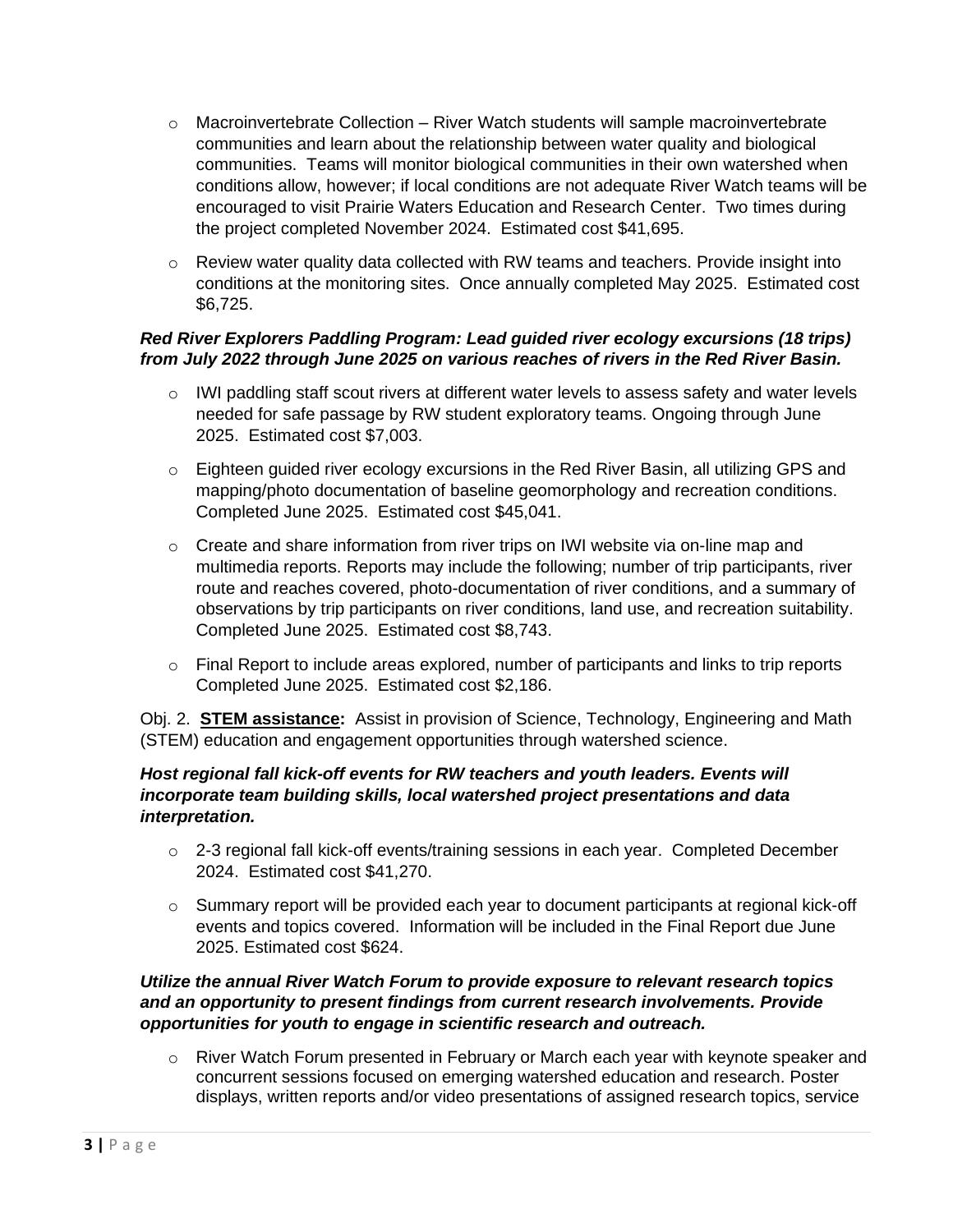learning projects and special investigations by RW teams in collaboration with watershed partners. Completed April 2025. Estimated cost \$69,200.

 $\circ$  Summary report written to document participating RW teams/schools and highlighting awards and watersheds represented in research, with links to materials. To be completed by June 30<sup>th</sup> of each year and included in the October annual report. Estimated cost \$1,000.

Obj. 3. **River of Dreams:** Engage elementary students in a hands-on education program that incorporates a number of core education topics including math, science and geography (45 classrooms  $\sim$  1,200 students).

## *Engage an entire grade level of students by partnering with teachers to bring experiential watershed education into their classrooms and then into their watershed.*

- $\circ$  School contacts. Solicit classrooms to be involved. Identify lead teacher and determine the number of students to be involved. Ongoing completed September 2024. Estimated cost \$4,185.
- $\circ$  Resources acquired to deliver ROD to local elementary students and teachers. Ongoing completed April 2025. Estimated cost \$45,534.
- $\circ$  Prepare materials (e.g. virtual geography tour with worksheet) and canoes for ROD activities. Ongoing completed April 2025. Estimated cost \$18,415.
- $\circ$  School classrooms sessions. Hold classrooms sessions to present materials and explore program expectations. Completed April 2025. Estimated cost \$32,895.
- o Field sessions with ROD participants. Release of individual ROD canoes and review of watershed lessons learned by students. Completed June 2025. Estimated cost \$32,895.
- $\circ$  Evaluation of ROD activities using pre/post surveys of students. Completed May 2025. Results will be reported as part of Final Report due June 2025. Estimated cost \$5,022.

Obj. 4*.* **Evaluation/Reporting:** Project Evaluation, Management and Reporting. Cost \$41,262.

## *Track project grant-related expenditures. Compile and organize invoices, pay bills and submit expense reimbursements in a timely manner.*

- $\circ$  Grant-related expenditures tracked, bills paid and expense reimbursements submitted at least quarterly.
- o Provide quarterly progress reports along with reimbursement requests.

#### **Track objectives and tasks to ensure outcomes are being met. Prepare and complete reports and results from the Red River Basin River Watch and River of Dreams program.**

- $\circ$  Annual report to the NDDEQ and RRJWRD will be submitted by October 1 of each year.
- o Complete final report and submit by June 30, 2025.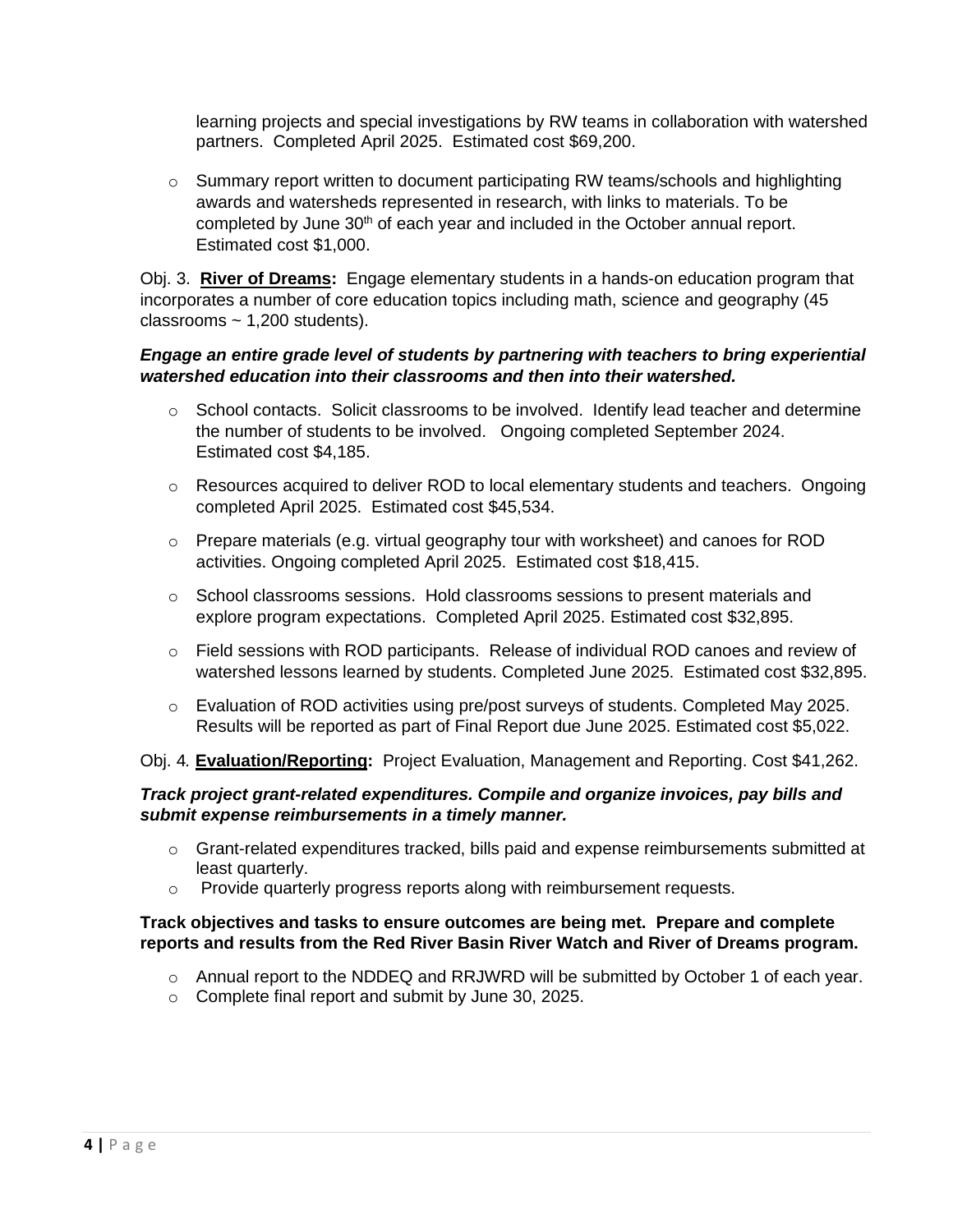**3.3 The milestone table** below shows the timeline for the different tasks previously described. All objectives and tasks are the responsibility of the IWI.

| <b>TASK/RESPONSIBLE ORGANIZATIONS</b>            | QTY<br><b>OUTPUT</b>                              |                                   | <b>SFY23</b> | SFY24 | SFY <sub>25</sub> |
|--------------------------------------------------|---------------------------------------------------|-----------------------------------|--------------|-------|-------------------|
|                                                  |                                                   |                                   |              |       |                   |
| <b>OBJECTIVE 1 - River Watch</b>                 |                                                   |                                   |              |       |                   |
| Task 1 - Water Quality and Biological Monitoring | Sampler training, sample<br>collection.           | 0.20 FTE<br>13 RW teams involved. |              |       |                   |
| <b>Task 2 - Red River Explorers</b>              | River ecology excursions<br>and trip reports.     | 0.20 FTE<br>18 river trips.       |              |       |                   |
| <b>OBJECTIVE 2 - STEM Assistance</b>             |                                                   |                                   |              |       |                   |
| <b>Task 1 - Fall Kick Off Events</b>             | Watershed education and<br>training.              | 0.10 FTE<br>260 students          |              |       |                   |
| Task 2 - River Watch Forum                       | Watershed education and<br>training.              | $0.12$ FTE<br>260 students        |              |       |                   |
| <b>OBJECTIVE 3 - River of Dreams</b>             |                                                   |                                   |              |       |                   |
| Task 1 - School classroom and field sessions.    | Deliver and present<br>program materials.         | 0.27 FTE<br>1,200 students        |              |       |                   |
| <b>OBJECTIVE 4 - Eval and Report</b>             |                                                   |                                   |              |       |                   |
| Task 1 - Track and pay bills, submit expenses.   | Quarterly progress reports<br>and reimbursements. | 0.06 FTE                          |              |       |                   |
| Task 2 - Prepare and complete reports.           | Interim and final reports.                        | 0.06 FTE                          |              |       |                   |

## **4.0 COORDINATION PLAN**

**4.1** The IWI will be the sponsoring organization with local cost share (\$197,437) provided by North Dakota Red River Joint Water Resources District (RRJWRD). The IWI Education and Monitoring Director will be responsible for project management with the IWI Project Specialist leading coordination and delivery of RW and ROD education activities. IWI will supply all education materials, presentation equipment, and the website for this project. The IWI has a strong longstanding record of working with other entities in delivering watershed education within Minnesota and North Dakota and has worked closely with the Prairie Waters Education and Research Center (PWERC) to help them develop River Watch activities and has received training from their staff to continue the development of our River Watch program (e.g. biological monitoring).

For this project, schools will be encouraged to use the PWERC for their macroinvertebrate collection activities when local conditions are not adequate. IWI and PWERC will coordinate on future education and training opportunities and staff will assist each other when and where appropriate. Since 2013, the IWI has worked with the RRJWRD, NRCS and the State Water Commission (SWC) to deliver watershed education programs within the Red River Basin, River Watch at 5 high schools and ROD at 16 schools.

As part of our ongoing coordination and internal assessment process, the IWI Board of Directors oversees the Institute, ensures it is run properly, and involves representative groups in the activities of the Institute. Below is a list of board members and their agency or institution affiliation.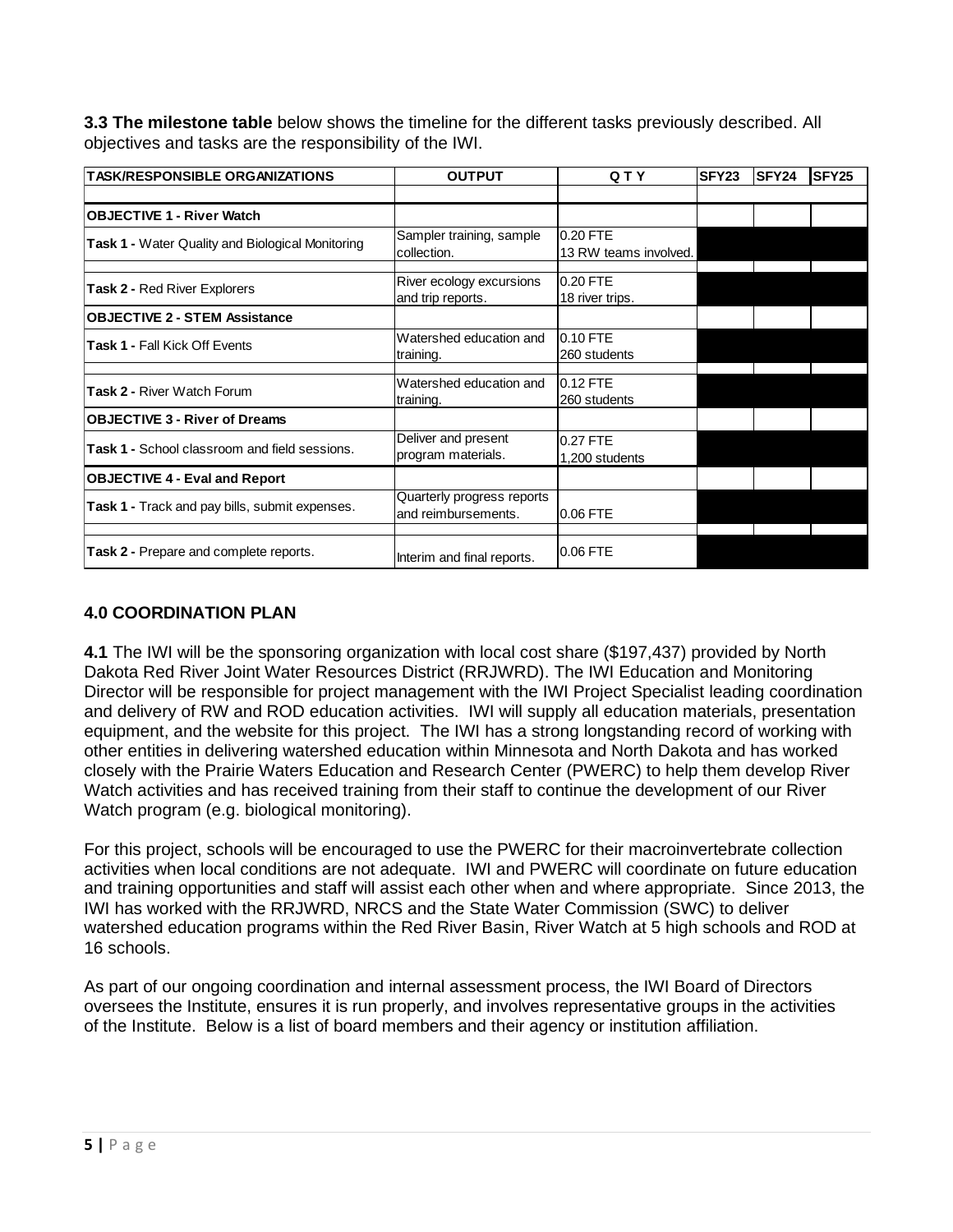| <b>Officers</b>                      |                                      |                                                |  |  |
|--------------------------------------|--------------------------------------|------------------------------------------------|--|--|
| George B. Sinner (Chair)             | <b>Mike Ell (Vice Chair)</b>         | Dr. Jay Leitch (Secretary/Treasurer)           |  |  |
| Cornerstone Bank                     | ND Department of Health              | Natural Resources Management Dept. Chair (Ret) |  |  |
| 2280 45th St S # A                   | 918 East Divide Avenue               | <b>ND State University</b>                     |  |  |
| Fargo, ND 58104                      | Bismarck, ND 58501-1947              | Fargo, ND                                      |  |  |
| Tel: 701.364.9630                    | Tel: 701.328.5214                    | Tel: 701.522.2166                              |  |  |
| <b>Board Members</b>                 |                                      |                                                |  |  |
| <b>Phil Murphy</b>                   | Dr. Gerry VanAmburg                  | <b>Duane Pool</b>                              |  |  |
| at Large                             | Concordia College (Ret.)             | ND State Water Commission                      |  |  |
| 650 NP Avenue, Suite #110            | Buffalo- Red River Watershed/MN BWSR | 900 East Blvd.                                 |  |  |
| Fargo, ND 58105                      | Moorhead, MN                         | Bismarck, ND 58505-0850                        |  |  |
| Tel: 701.388.0861                    | Tel: 218.790.2502                    | Tel: 701.328.4964                              |  |  |
| Josh Irhy                            |                                      | <b>Michelle Caroll</b>                         |  |  |
| ND Red River Water Resource District |                                      | <b>SC Recon</b>                                |  |  |
| P.O. Box 10                          |                                      | 19494 580th #853                               |  |  |
| Hillsboro, ND 58045                  |                                      | Park Rapids, MN 56470                          |  |  |
| Tel: 701.261.6712                    |                                      | Tel: 877.727.3266                              |  |  |
| Dr. Ryan Yonk                        | John Finney                          | <b>Robert Laidler</b>                          |  |  |
| <b>NDSU PCPE</b>                     | Red River Watershed Management       |                                                |  |  |
|                                      | Board                                | <b>Director Emeritus</b>                       |  |  |
| Barry Hall 400                       | 11 5th Avenue E.                     | Oak Hammock Marsh                              |  |  |
| Fargo, ND 58505                      | Ada, MN 56510                        | Winnipeg, MB                                   |  |  |
| Tel: 701.231.5374                    | Tel: 218.784.9502                    | Tel: 204.952.4856                              |  |  |

**4.2** RW and ROD have support of governmental, educational and citizen groups. The ND State Water Commission and RRJWRD provided the IWI with a grant to deliver RW in 2018 and in 2019. The NDDEQ with a match from the RRJWRD also provided NPS funds for RW and ROD activities in 2019 - 2022. Through this grant we will continue to engage students to teach them about NPS pollution, watershed functions and our water supply.

**4.3** The IWI has a history of delivering watershed education using outdoor learning activities that have been supported by 319 funds. As stated earlier, we have worked with the Prairie Waters Education and Research Center to help in the development of their River Watch program and to receive training from their staff on macroinvertebrate collection and identification.

**4.4** The RW and ROD programs provide participants with watershed education that incorporates STEM activities for high school students and geography, culture, art and music for elementary students. RW and ROD activities enable participating students to have a better understanding of how watersheds function and their importance to societal well-being.

RW is a holistic approach covering many aspects of watershed education. Students and teachers learn about watershed function and process through hands-on activities including water quality monitoring, biological monitoring and river exploration. RW participants also receive training during scheduled events throughout the year and complete a yearly assignment as a team for presentation at the annual forum.

ROD students gain an understanding of watersheds and how they function through activities tailored to their local watershed. In coordination with the classroom instruction, IWI staff assist in the implementation and launching of 14" canoes provided to the classrooms. As a canoe is located and documented on the ROD mobile application, a student may better understand the actual physical movement of water resources within tributaries and throughout the Red River Basin through real-time interaction. Prairie Waters Education and Research Center has a different 319 NPS pollution funded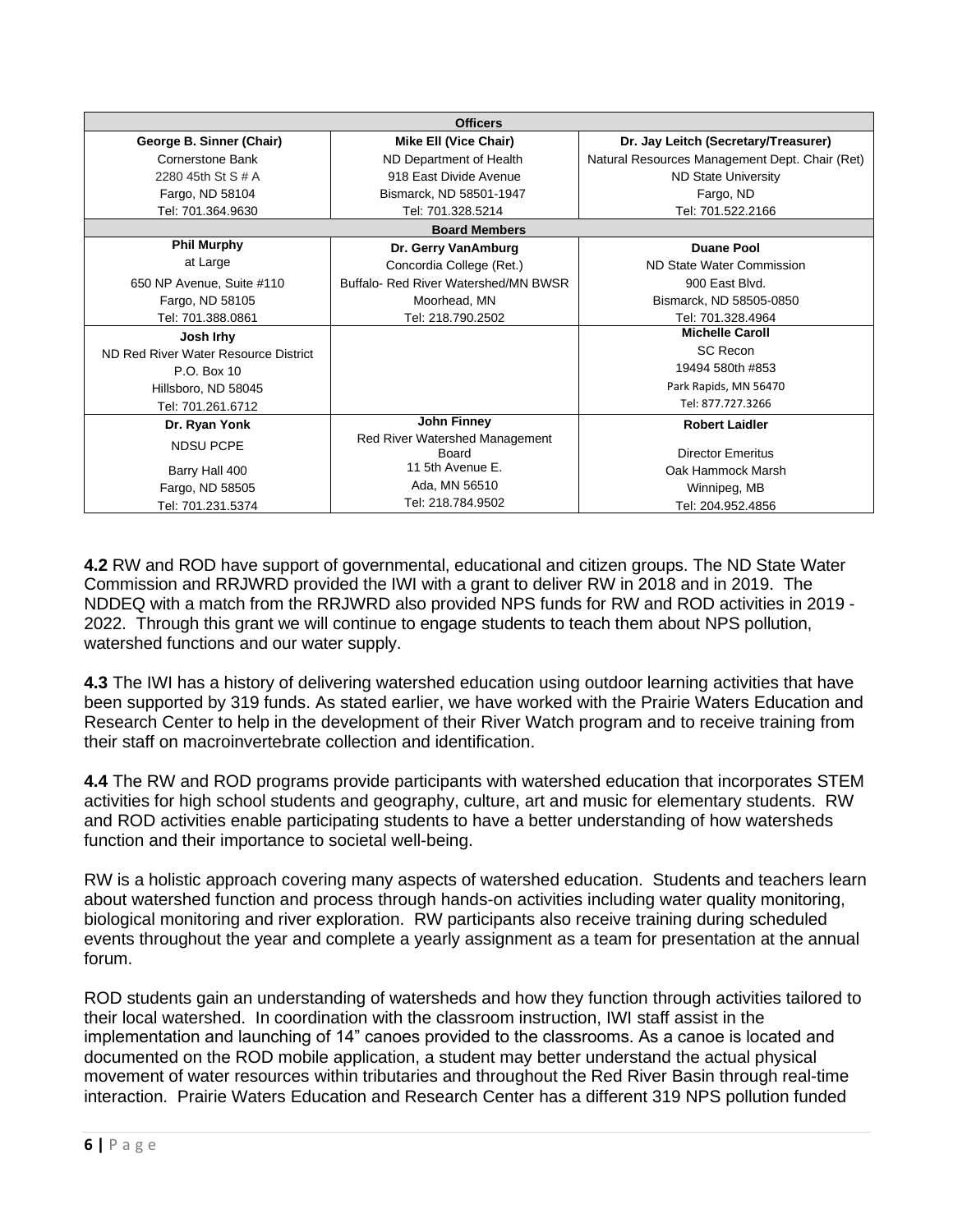program in North Dakota that brings students to their center for instruction. This project delivers RW and ROD to local schools with activities performed within and tailored to each schools watershed. Therefore, there is no duplication or replication of 319 NPS pollution funding.

## **5.0 EVALUATION AND MONITORING PLAN**

**5.1** The IWI will analyze the student participation through quantitative data including numbers of students participated, monitoring completed, explorer miles logged and canoes launched. Qualitative data will be gathered from assessment worksheets, forum assignments completed by the students and through instructor observation. Teacher evaluations of implementation problems as well as pre/post surveys of students will be utilized to gauge understanding and comprehension of key concepts and principles. These data will be collected, reviewed, and discussed by IWI Staff. A compilation of these data will be presented to major funding sources and the Board of Directors. The Director will receive feedback from these entities and implement any needed changes.

## **6.0 BUDGET**

**6.1** The funds for this project will be used for a 36-month period. Funding will start July 1, 2022 and continue through to June 30, 2025.

#### **Budget Table for Red River Basin River Watch and River of Dreams**

|                                                    | <b>SFY 23</b> | <b>SFY 24</b> | <b>SFY 25</b> | <b>Total</b> |
|----------------------------------------------------|---------------|---------------|---------------|--------------|
| FY2022 Section 319 Funds                           | \$98,718      | \$98,718      | \$98,718      | \$296,155    |
|                                                    |               |               |               |              |
| <b>State and Local match:</b>                      |               |               |               |              |
|                                                    |               |               |               |              |
| <b>ND Joint Water Resources</b><br><b>District</b> | \$65,812      | \$65,812      | \$65,812      | \$197,437    |
|                                                    |               |               |               |              |
|                                                    |               |               |               | \$493,592    |

#### **Part 1 – Funding sources**